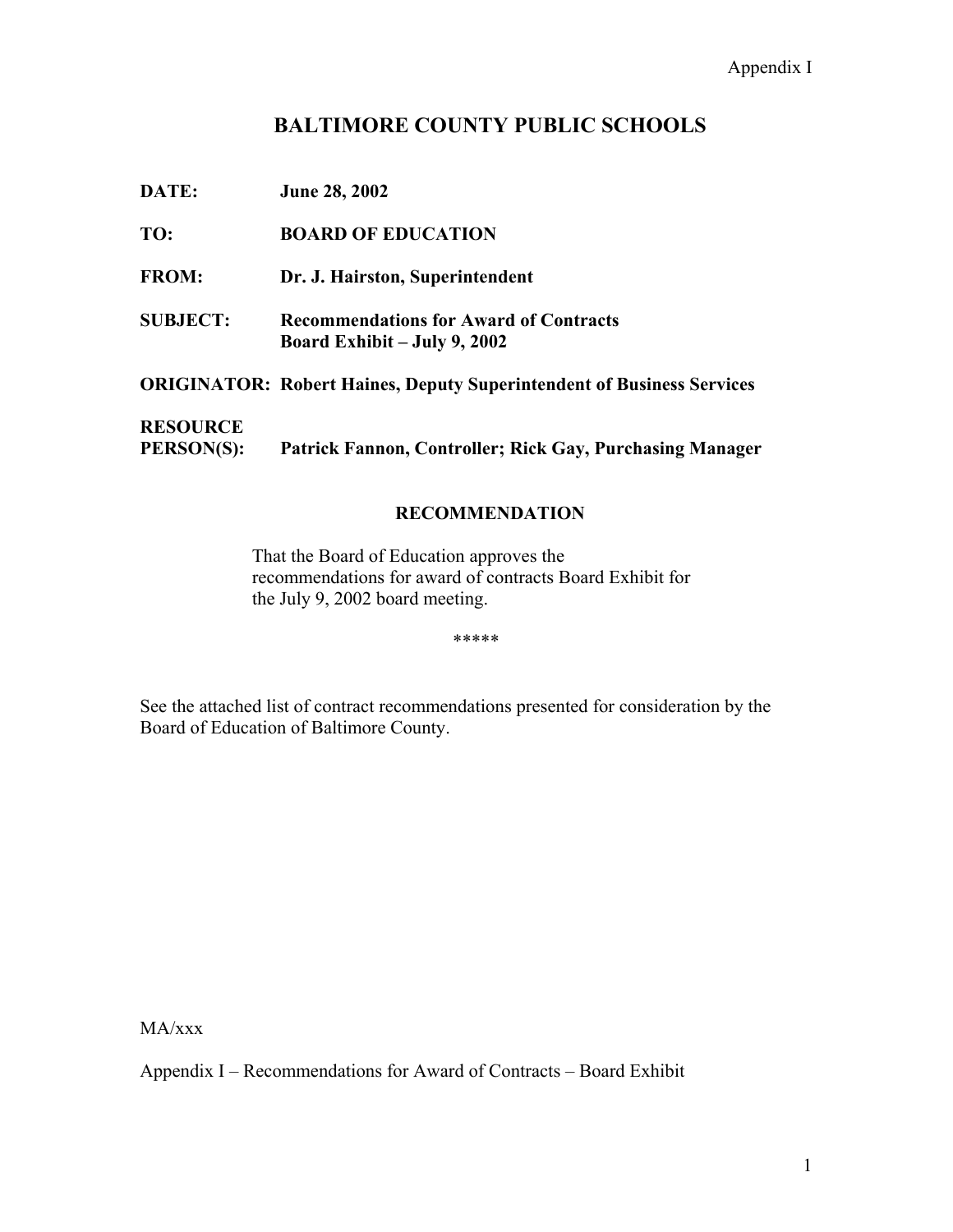### **Recommendations for Award of Contracts Board Exhibit – July 9, 2002**

The following contract recommendations are presented for consideration by the Board of Education of Baltimore County.

#### **1. Assistive Technology Software Estimated Award Value: \$80,000**

# **Envision Technology**

The Department of Federal and State Programs, Office of Special Education, has recently won a grant award of \$250,000 to support reading through Assistive Technology. A significant portion of the grant award is designed to provide each middle and high school with a scan and read software program. Assistive Technology reviewed a variety of programs to determine the most appropriate software for BCPS's needs. The Kurzweil 3000 software was selected due to its ease of use, its dual platform, its support for a wide range of student reading and writing needs and its compatibility with previous versions of Kurzweil software that BCPS currently uses. Additionally, MSDE recommends the use of Kurzweil software for High School Assessment testing.

Recommendation of award is to **Envision Technology, Bethesda, Maryland** in the amount of \$80,000. **Envision Technology** is the sole authorized provider of Kurzweil Scan/Read software for Maryland. Funding will be provided through the Office of Special Education.

# **2. Child Care Centers-Lease Agreements Estimated Award Value: \$227,000 Summer Term at 22 schools Three-Year Contract at 87 Schools**

Over the past several years local child care providers have rented space in our schools for morning and afternoon daycare. There are a total of 109 leases with multiple vendors, 22 leases with various providers throughout the Baltimore County area who will provide summer daycare programs from June through August. There are another 87 lease agreements for various childcare providers from throughout the Baltimore County area who will provide morning and afternoon daycare services from August 2002 until June 2006.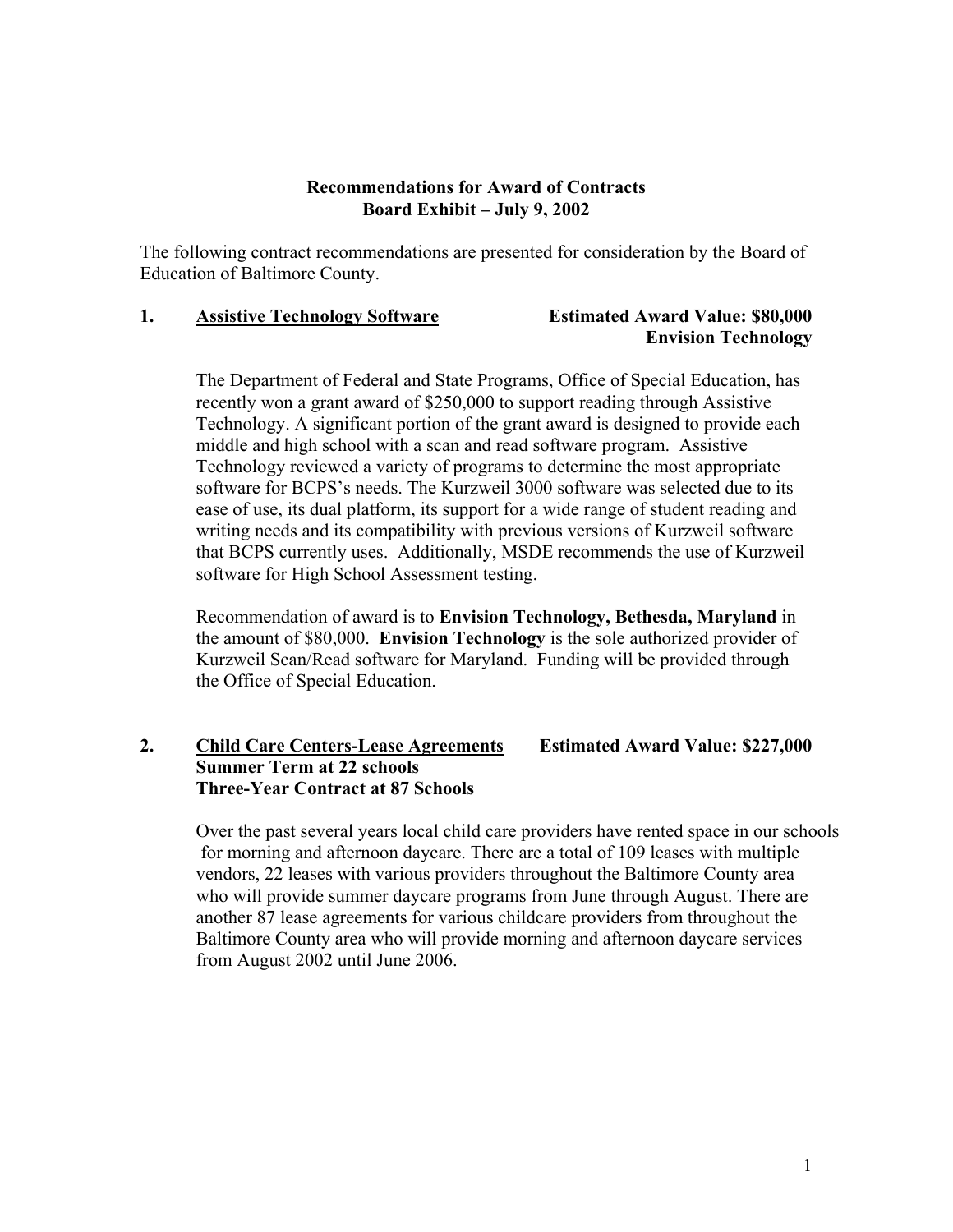### **3**. **Contract – Interest in Property Estimated Annual Revenue: \$700**

From April 30, 2002 until May 17, 2002 Baltimore County Public Schools Office of Purchasing advertised on the Public Notices section of our website for proposals to farm 9.7 acres of vacant property belonging to BCPS at 6025 Ebenezer Road. We received only one proposal from **Richardson Farms** for the amount of \$700.00 per year. BCPS is proposing a one-year lease with four oneyear extensions. The property is located next to land that is already managed by **Richardson Farms** and would otherwise lie dormant if not farmed by Richardson. There are no plans at this time by BCPS to use the land for any other purpose.

Since this is revenue, no funding is required from the budget.

# **4. Contracted Services: Fingerprinting Estimated Annual Value: \$200,000 & Background Investigative Services Estimated Award Value: \$600,000 Three-Year Bid Kroll Background America, Inc. Anne Arundel County Public Schools Contract # 00-46**

A three-year bid to qualify and select a contractor to provide contracted services for "Fingerprinting and Background Investigative Services" was issued by the Anne Arundel County Public Schools in their Solicitation Number 00-46 on September 20, 1999. An award of contract was made by the Board of Education for Anne Arundel County Public Schools to the **Kroll Background America, Inc**., **Hampstead, MD 21704**. This agreement has a multi-agency clause that allows other jurisdictions to participate in the contract under the same terms and conditions.

The Office of Purchasing is recommending participating in the solicitation issued to **Kroll Background America, Inc**., by contracting with them for a period of three (3) years for fingerprinting and background investigative services under the same terms and conditions established by Anne Arundel County Public Schools. An option to extend the contract for two additional one-year terms was included. Other than administrative costs this contract would not be an expense to the BCPS Board of Education and/or Schools, as applicants pay the contractor directly for all fees.

The cost to process any applicant applying for a position would be \$66.00 paid by the new hire. This amount includes the fee of \$42.00 which is currently being charged by the Maryland Criminal Justice Information Service for background checks. Also included within this fee is a flat fee of \$24.00 which is the administrative fee for **Kroll Background America, Inc**.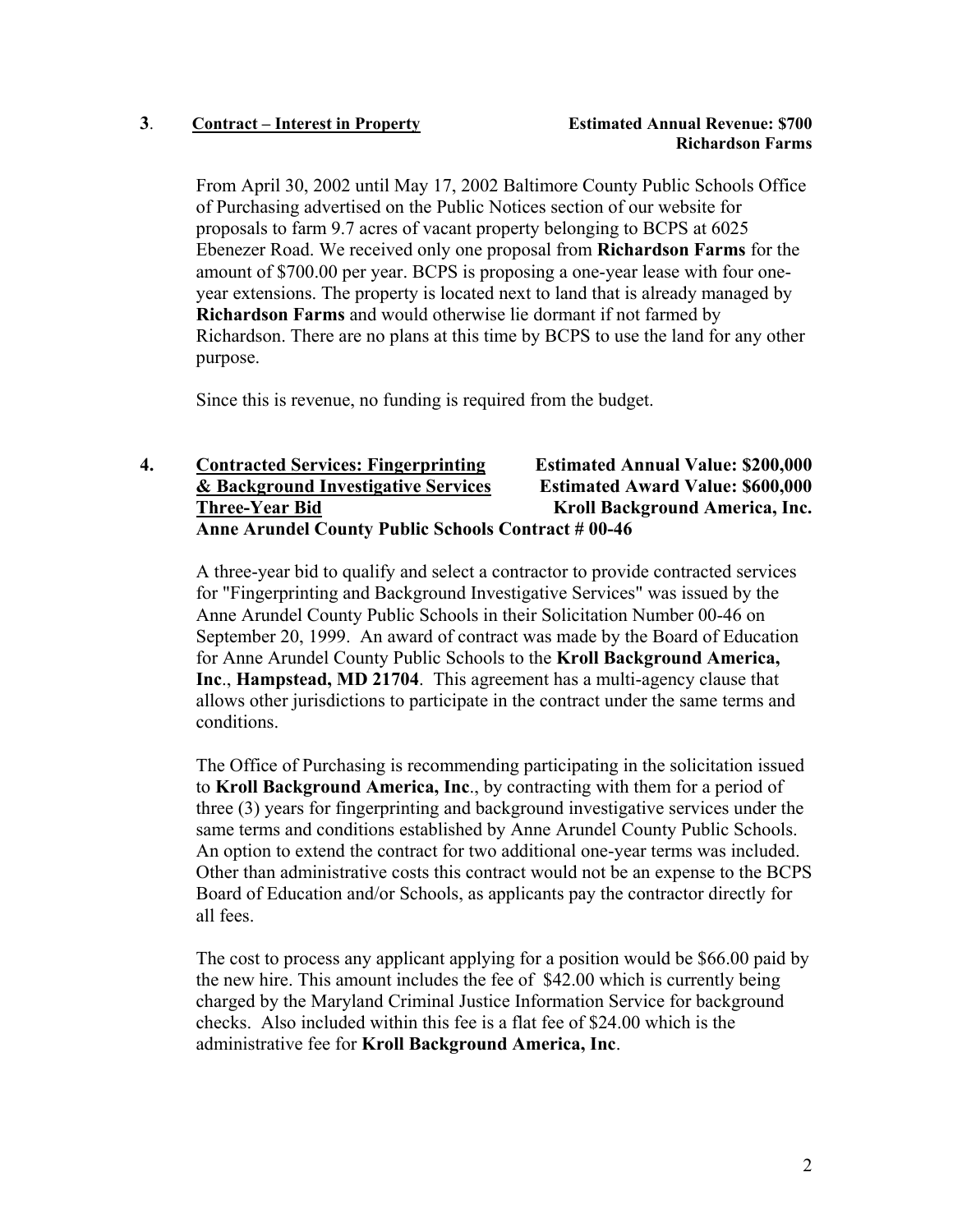For the purposes of this Agreement the Contractor shall:

- Provide adequate staffing to perform fingerprinting and background investigative services for the BCPS. Minimally, this shall include one person dedicated for duty on site during the hours of operation. This person's location of duty is at the Baltimore County Public Schools office located at 9610 Pulaski Park Drive, Suite 204, Baltimore, MD 21220, or, as designated by the Board.
- Accept appointment requests via telephone, in-person, and from Human Resources for fingerprinting and background investigative services.
- Assist the employee in completing all required forms to process the background investigation and the INS (Immigration Naturalization Services) Form I-9. The Contractor shall review and ensure all application information is complete.
- Fingerprint the applicant on required fingerprinting cards.
- Identify any applicants who have disclosed a criminal background to the Office of Investigations and Records Management for screening
- Process all appropriate paperwork.
- Provide billing and statistical information to the Board.
- Send fingerprinting paperwork to the Maryland Criminal Justice Information Service by first class mail and manage all billing requirements with them for the stated services.
- Provide completed commercial background investigation requests to the Office of Investigations and Records Management. The contractor shall process commercially sourced "Background Investigation" requests from BCPS. The contractor receives the requests through a secure internet access system and is responsible for conducting the background investigation in accordance with the specifications.
- Provide a full time representative on site with a toll free number that is available for emergency requests and customer support needs.
- Provide additional fingerprinting services at other Board locations to accommodate new hires, whenever BCPS specifies.
- Maintain for BCPS a retention of all records for a minimum of five years from the date of termination of the contract and provide copies of these records upon the request of BCPS. BCPS will pay reasonable reproduction costs.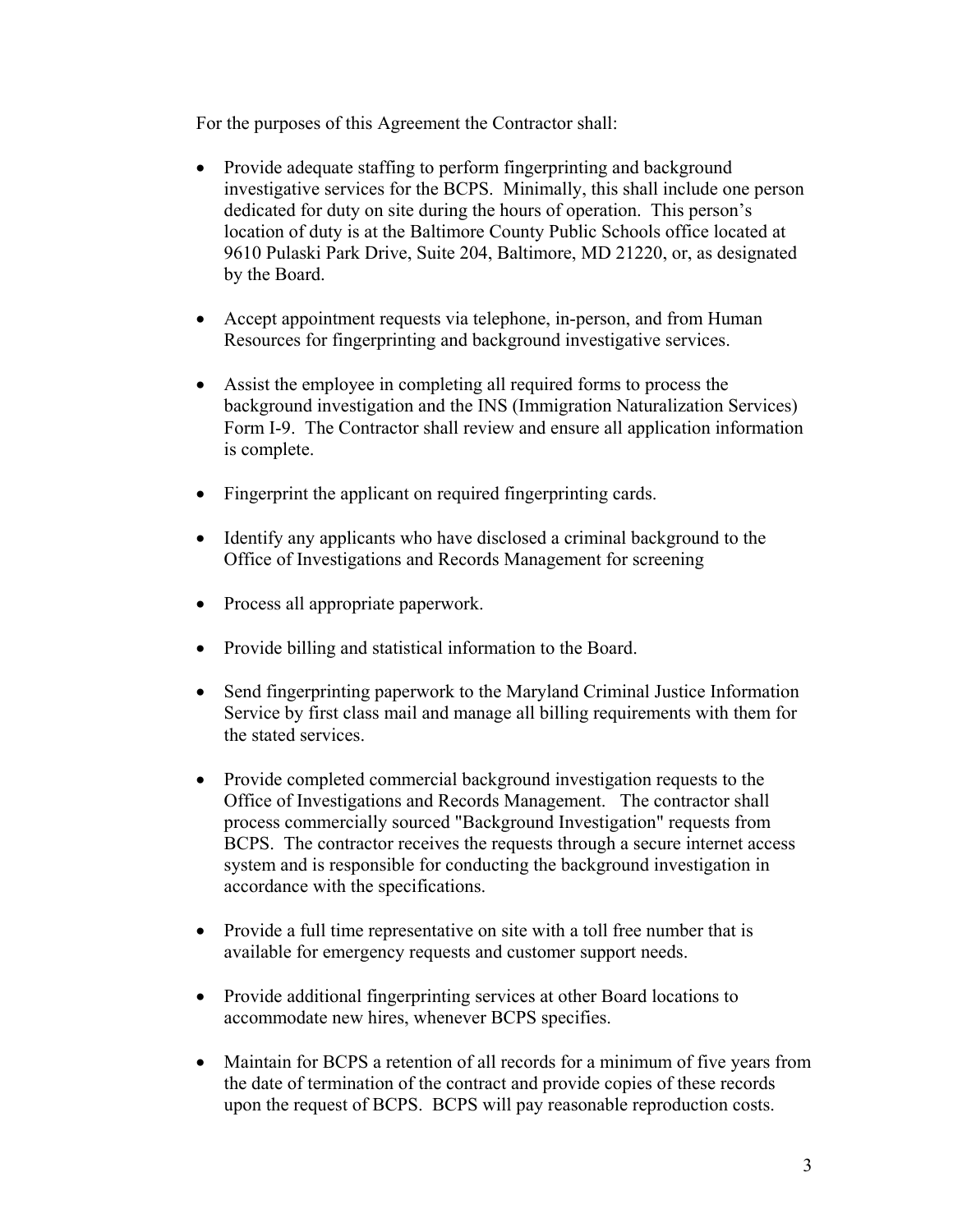- Accept payment from the applicant for their services.
- Provide BCPS with a summary of all itemized billings for all services billed on a monthly basis.
- Provide payment directly to the Criminal Justice Information Service for State and Federal government background checks.
- Provide payment directly for all billing requirements for commercial background investigations.
- Provide complete confidentiality of any and all information provided by the Board, and gathered and/or developed by the Contractor in the performance of this contract.
- Reprocess data and prints that are rejected by the Criminal Justice Information Service for the State at no additional fee to the Board.
- Flag those records of applicants that have need for further investigation by the Baltimore County Public Schools.

If BCPS requests additional services the cost per person could vary depending upon the various additional investigations required. The type of investigations will vary depending upon the position applied for by the applicant. This funding is provided by the employee.

# **5. Contracted Services: Programmer Estimated Award Value: \$80,000 Second One-Year Extension Stephen Smith & Associates Contract # 2-237-00**

A bid for programming and analysis support services was issued January 13, 2000 to17 vendors. Proposals were received from two vendors. One vendor submitted a no-bid response. Award of contract was approved by the Board of Education in February 2000 to **Stephen Smith Associates** at \$37.00/hour and extended in June 2001 for an additional year.

 The contractor is assigned to Information Technology's Student Data Team that supports student accounting processes, report card production, mandatory government reports and the in-school Columbia system.

The bid was designed to provide two one-year extensions of contract upon the request of BCPS. The award bidder has agreed to honor all pricing, term and conditions of the original proposal. Extension of contract is recommended to **Stephen Smith & Associates, Baltimore, MD**, in the estimated award value of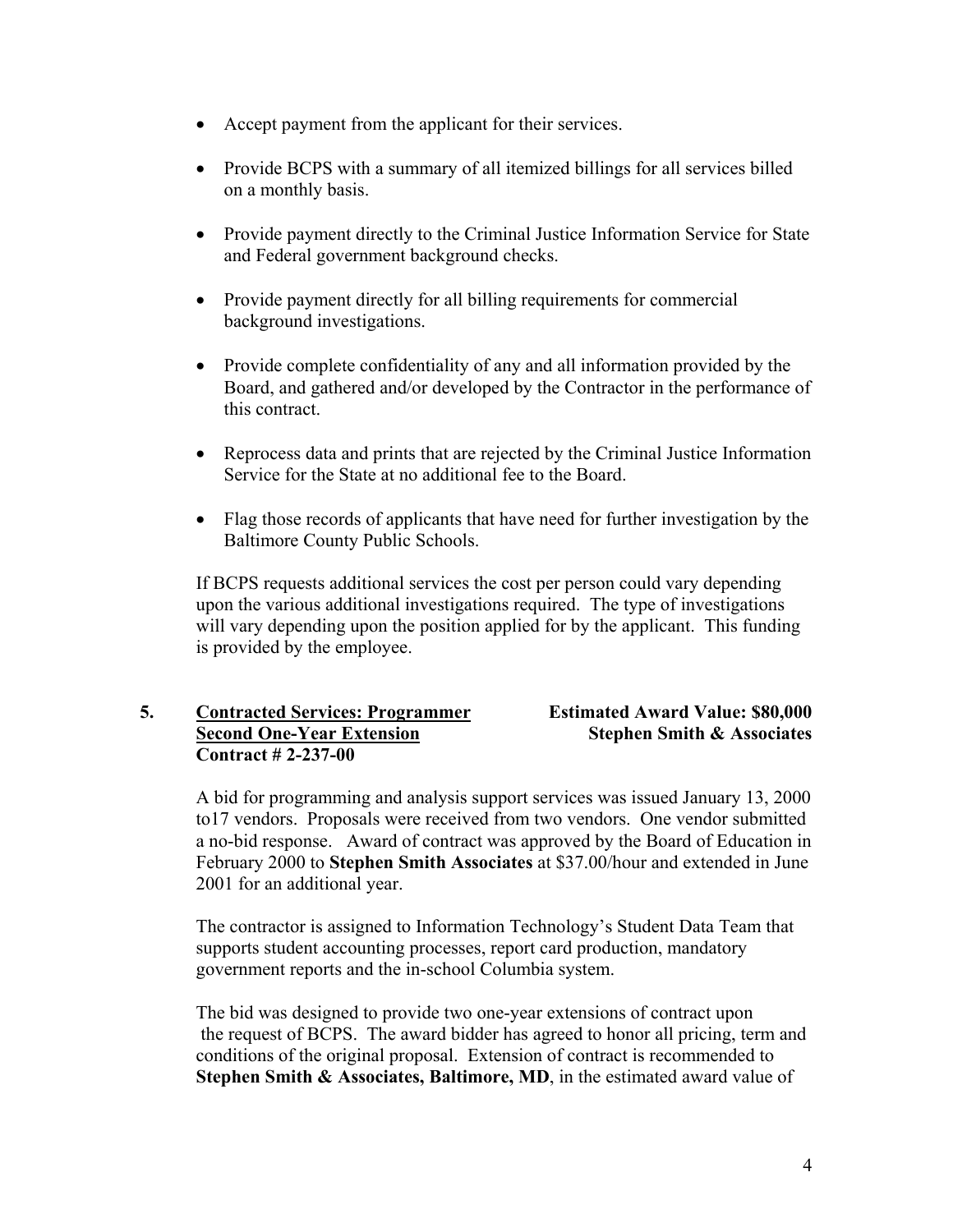\$80,000. Funding will be provided through the operating budget of the Department of Information Technology

# **6. Equipment Contract: Technology Estimated Award Value: \$302,754 Education Furniture & Equipment Two and One Half Year Bid Contract # 7-701-02**

A bid for technology education furniture and equipment for Woodlawn and New Town High Schools Technology Laboratories was issued April 11, 2002 to 29 vendors. The contract will end December 20, 2004. Responses were received from 17 vendors of which two vendors submitted no bid responses. Awards are recommended to the lowest bidder meeting all specifications as follows:

### **Maryland Center for Career & Technology Education, Baltimore, MD**  CAD software

#### **Baltimore Stage Lighting, Baltimore, MD**

Overhead lighting package

#### **B & H Photo Video Pro Audio, Inc., New York, NY**

Intercom communicator system

#### **Educational Technology, Hauppauge, NY**

Video recorder, digital camera still CD, digital camera floppy disk, palm calculator, printers, PC editing video software

#### **Grainger, Inc., Timonium, MD**

Lab maintenance: machines, service buildings and electrical service, pneumatic power packages: compressors, storage tanks and brad nailer and accessories, lab tools: clamps and vises and 32 piece tool set

### **Glover Equipment, Cockeysville, MD**

Workbenches, chairs, desks

#### **Kelvin Electronics, Melville, NY**

Electricity learning system, electronic learning system, communication activity pack-laser, communication activity pack-radio enterprises

#### **Kunz, Inc, Baltimore, MD**

Microphone cable, speakers, video editing software

#### **Landon Systems, Westminster, MD**

13" color TV sets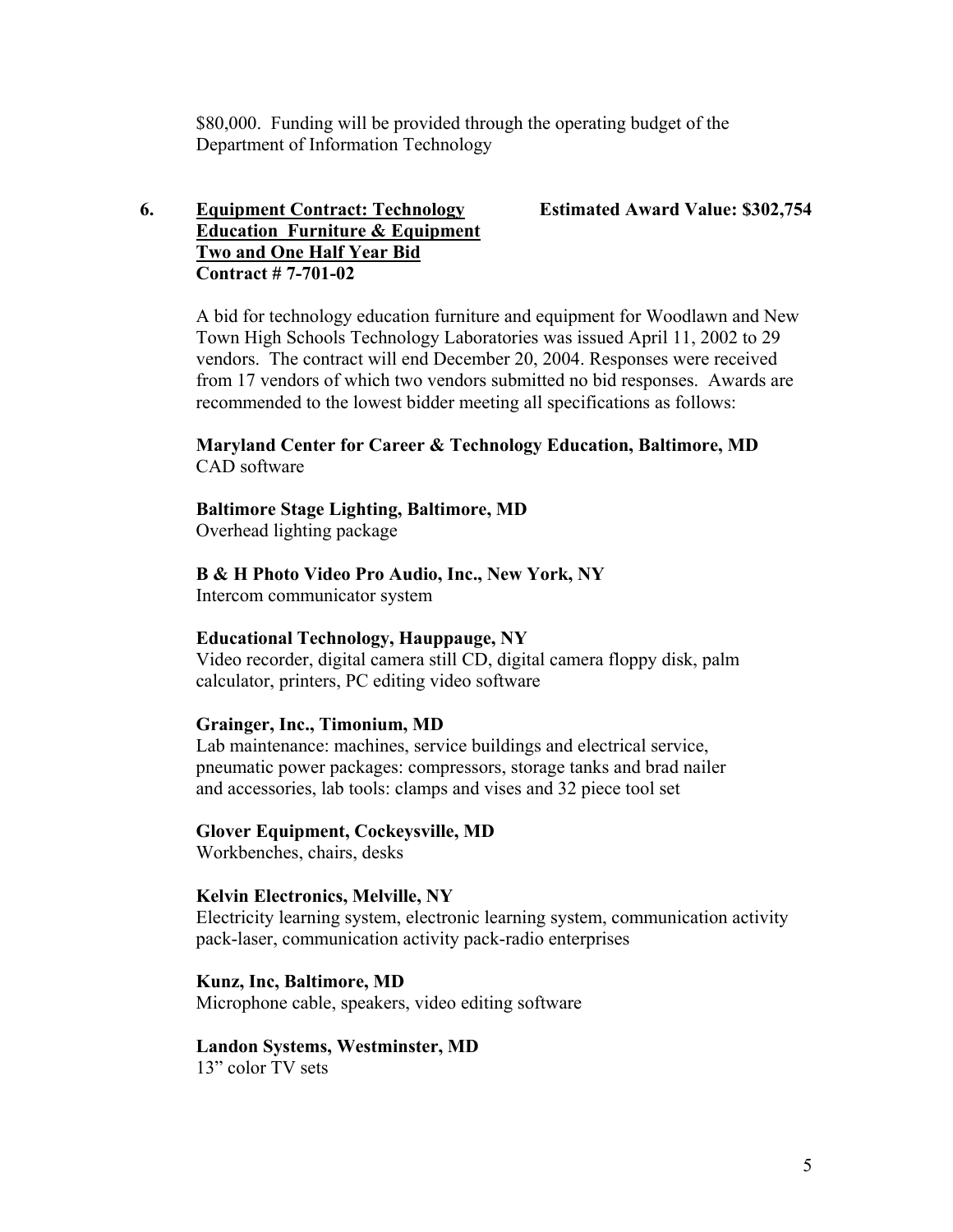#### **Midwest Technology, Sioux City, IA**

Band saw, Sanitizing tool panel

#### **Paxton-Patterson, Chicago, IL**

Drill press, hot wire cutter, miter box saw, oven, power hand tools, strip heater, table saw

#### **School Specialty, Mansfield, OH**

Computer carts

### **Washington Professional Products, Wheaton, MD**

DVD recorder, audio console, digital camcorder, CD player, sound mixer and speakers, studio communications system, teleprompter, video light package, editing recorder, microphone cable

Funding will be provided through capital funds allotted to each school for furniture, fixtures and equipment.

#### **7. Food Service: Equipment Estimated Award Value: \$162,822 Contract #4-447-02**

A bid for the purchase and delivery of Food Service equipment for various schools was issued on May 16, 2002 to 31 vendors. Responses were received from nine vendors of which four were no-bid responses.

Award of contract is recommended to the lowest bidders meeting all specifications:

| American Energy Restaurant Equipment, Inc., | \$87,453 |
|---------------------------------------------|----------|
| Springfield, VA                             |          |

Convection Oven (double), Convection Oven (single), Refrigerator (Reach-In, 2 door), Serving Counters, Merchandiser, Holding & Display Cabinet, Fryer

**Calico Industries, Inc., Annapolis Junction, MD \$27,840**  Refrigerator

| DePalo & Sons, Inc., Baltimore, MD               | \$19,532 |
|--------------------------------------------------|----------|
| Slicer, Kettle (40 gal), Storage Cabinets, Table |          |

**Essbar Equipment Company, Wilmington, DE** \$27,997 Steamers (Hypersteam), Convection Oven, Tables, Counter Top Merchandiser

The estimated award value of the contract is \$162,822. Funding will be provided by the Office of Food and Nutrition Services.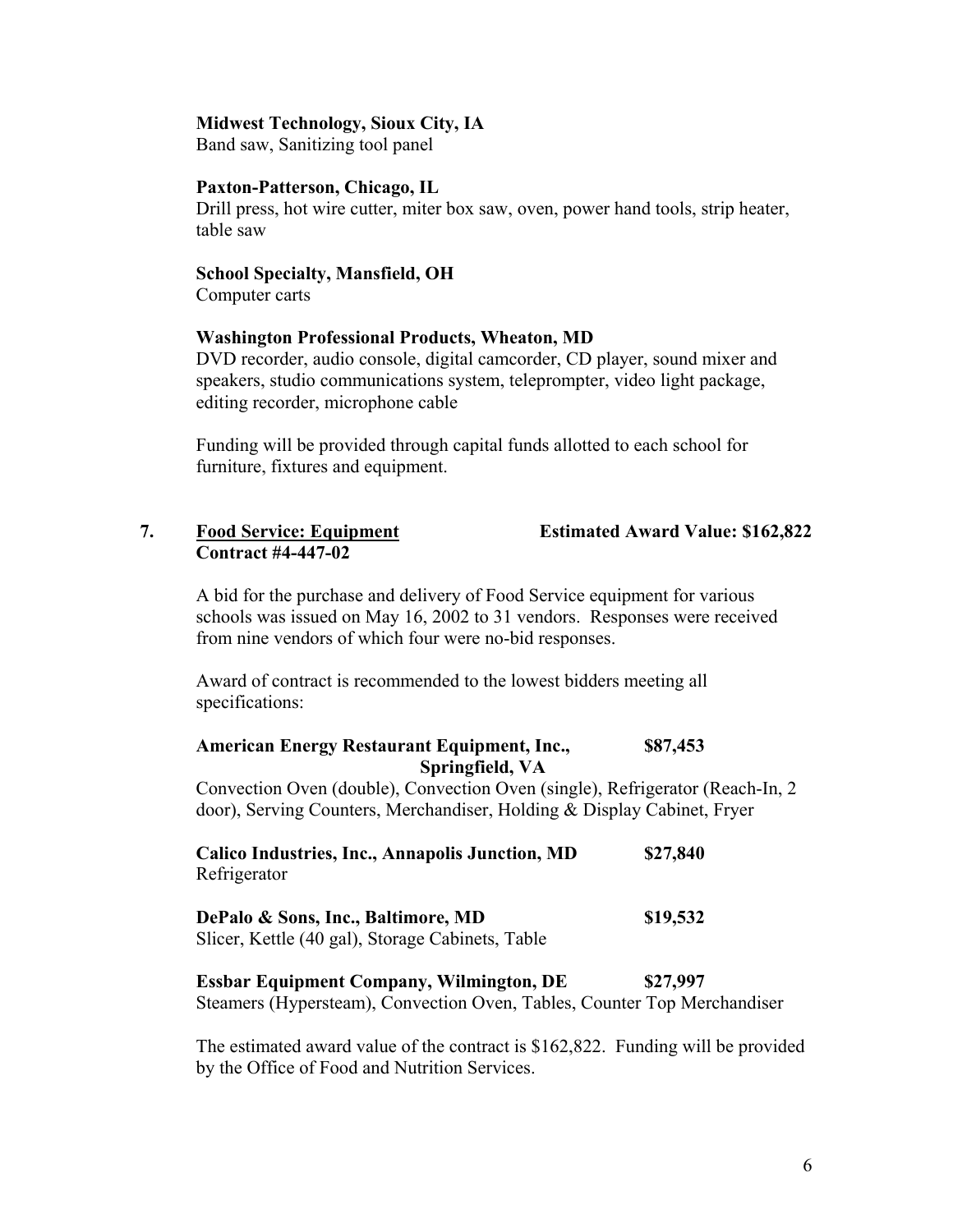# **8. Music: School Instrument Estimated Award Value: \$40,000 Repair Services Contract # 4-431-02**

A bid for the annual price agreement for the repair of musical instruments and the purchase of various materials and supplies (instructional books, sheet music, reeds, etc.) was issued on March 14, 2002 to 14 vendors. Responses were received from seven vendors of which one was a no-bid response.

The objective of the specifications was for vendors to submit a fixed hourly rate for the repair services and a discount allowance from published list prices for materials and supplies for a period of one year. With this concept, more than one vendor may be awarded a contract, which allows the Office of Music and all schools contract pricing and immediate access for routine supplies and services.

Awards are recommended to the bidders meeting all specifications. The estimated award value is \$40,000. The Office of Music will provide funding for the repairs and funding for the supplies will be provided by the operating budget of each school.

# **REPAIR SERVICES**

|                                                     | Standard                               | Percentage      |
|-----------------------------------------------------|----------------------------------------|-----------------|
|                                                     | <b>Hourly Rate</b>                     | Markup for      |
|                                                     |                                        | Parts           |
| <b>Hess Music, Manchester, MD</b>                   | \$34.00/hour                           | 20%             |
| <b>Menchey Music Services, Inc.,</b><br>Hanover, PA | \$35.00/hour                           | 25%             |
| Music & Arts Center, Timonium, MD                   | \$20.00/hour                           | 50%             |
| Music Land, Bel Air, MD                             | \$40.00/hour                           | 20%             |
| <b>Stu's Music Shop, Westminster, MD</b>            | \$34.00/hour                           | 20%             |
| <b>MATERIALS AND SUPPLIES</b>                       | <b>Discount from Published Pricing</b> |                 |
|                                                     | Instrument                             | Music           |
|                                                     | Accessories                            | <b>Supplies</b> |
| <b>Hess Music</b>                                   | 25%                                    | 35%             |
| <b>Menchey Music Services</b>                       | 25%                                    | 25%             |
| Music & Arts                                        | 25%                                    | 25%             |
| <b>Music Land</b>                                   | 30%                                    | 20%             |
| <b>Stu's Music Shop</b>                             | 20%                                    | $20\% - 25\%$   |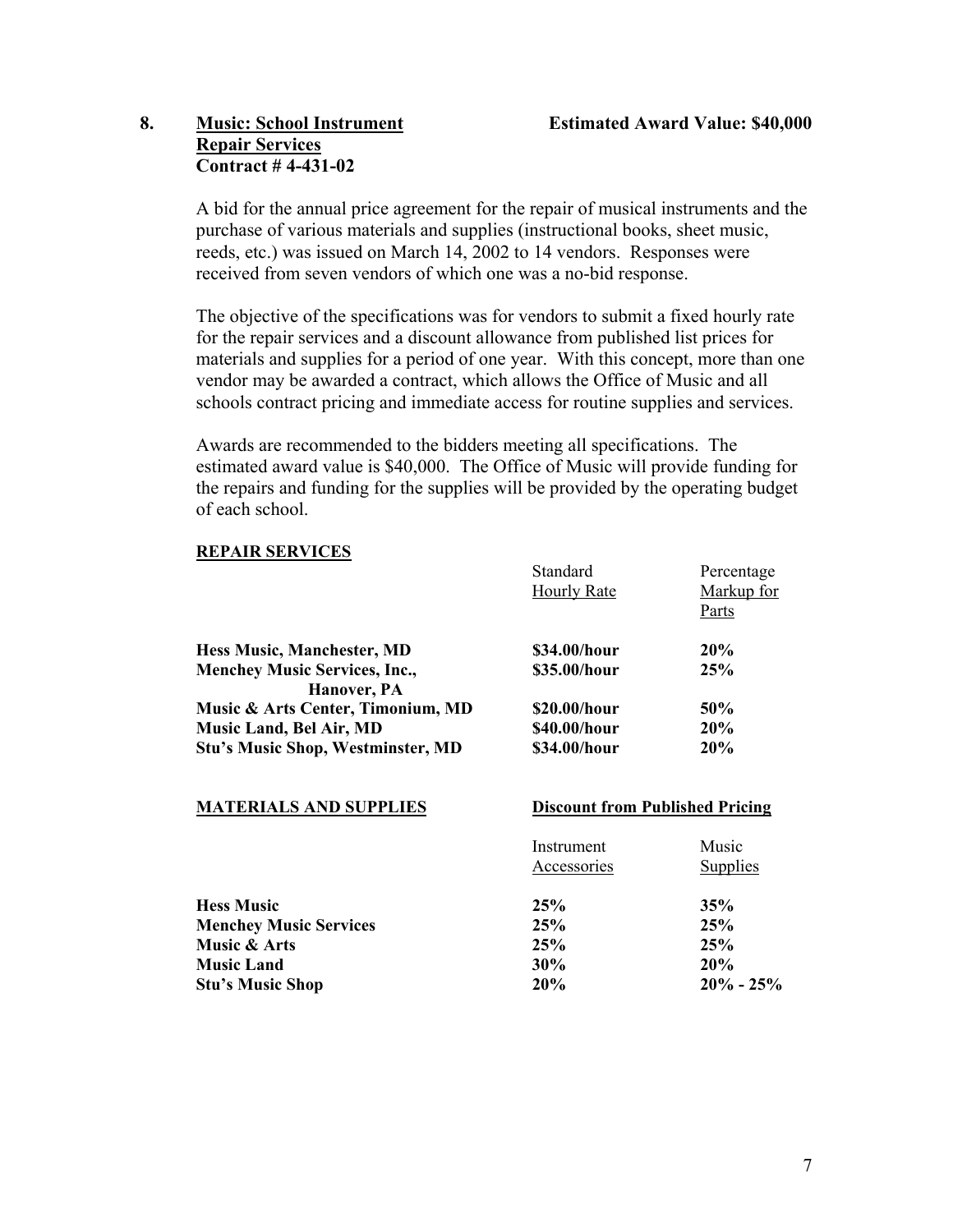A bid for the purchase of computer paper for all schools and central offices was issued on May 2, 2002 to 18 vendors. Responses were received from five vendors of which three were no-bid responses.

The paper is delivered to Distribution Services for delivery to the Office of Information Technology, schools and central offices on an as needed basis.

| <b>Maryland Business Forms, Inc., Glyndon, MD</b> | \$23,494 |
|---------------------------------------------------|----------|
| Moore North America, Laurel, MD                   | \$27,342 |

Award is recommended to the lowest bidder meeting all specifications, **Maryland Business Forms, Inc.** in the estimated amount of \$23,494. Funding will be provided by the Office of Information Technology and the operating budgets of the individual schools and offices.

# **10. Printing: Continuous Forms Estimated Award Value: \$26,445 Contract #4-446-02**

A bid for the printing of continuous forms was issued on May 2, 2002 to 20 vendors. Responses were received from nine vendors of which one was a no-bid response.

Award of contract is recommended to the bidders meeting all specifications:

| Performa DocuCom Services, Bowie, MD        | \$18,475 |
|---------------------------------------------|----------|
| <b>Maryland Business Forms, Glyndon, MD</b> | \$5,006  |
| <b>Consolidated Graphic Communications,</b> | \$2,316  |
| <b>Harrisburg PA</b>                        |          |
| <b>Better Business Forms, Baltimore, MD</b> | \$648    |

The estimated award value of the contract is \$26,445. Funding will be provided by the Office of Information Technology.

# **11. Curriculum - Elementary Math Kits Estimated Award Value: \$98,658**

There is currently no consistent mathematics curriculum in the BCPS Pre-Kindergarten program that addresses the Maryland Content Standards and Maryland Learning Outcomes. The *Pre K Mathematics Program* addresses the Maryland Learning Outcomes in a language rich curriculum and coordinates perfectly with the total Pre Kindergarten curriculum, as the development of language skills is one of the primary focuses of the program.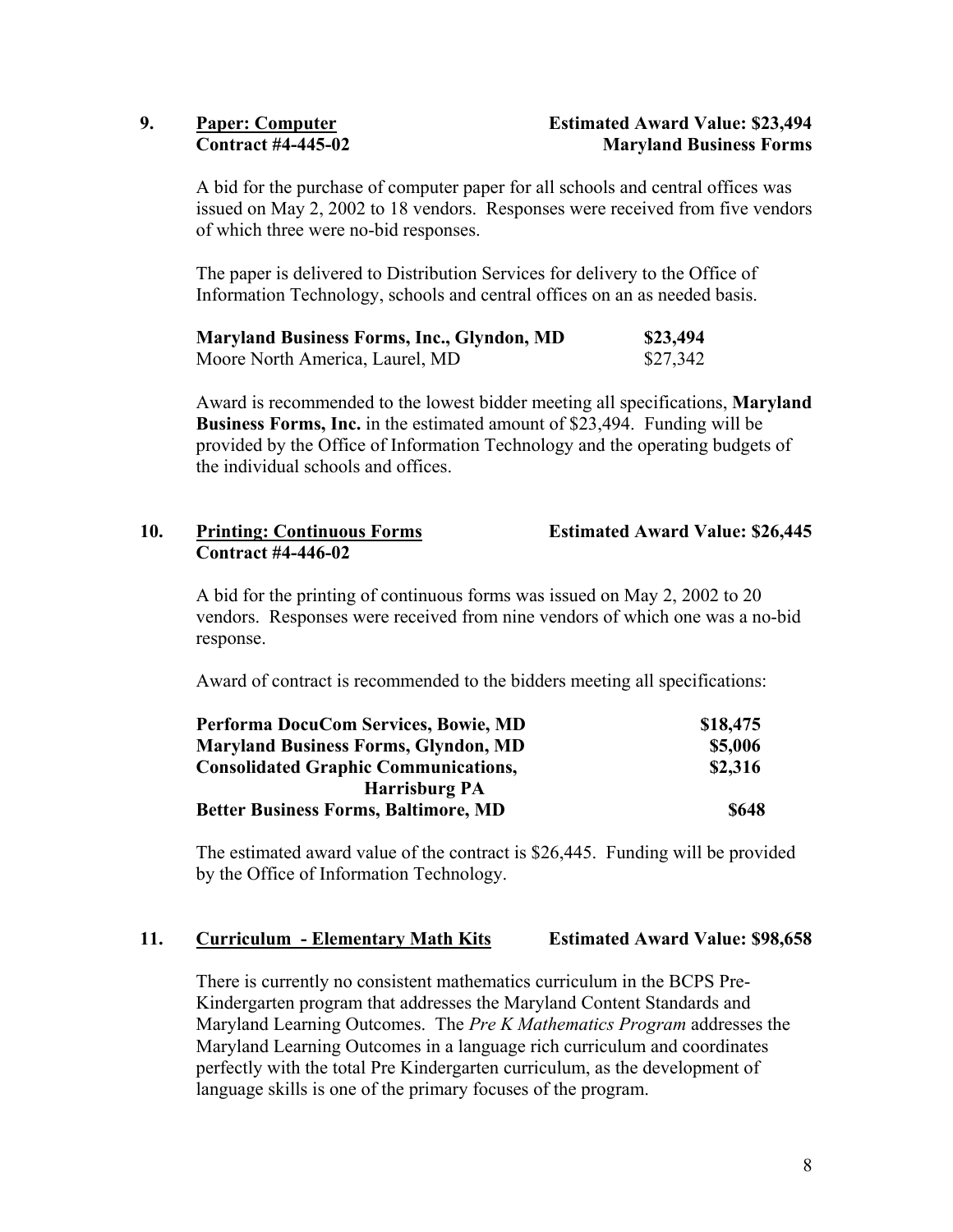This curriculum program will enable the Department of Elementary Programs to improve achievement for all students in the Pre Kindergarten program, which will positively effect their achievement in the Kindergarten program. The content and methods used in the *Pre K Mathematics Program* support the content of the BCPS Kindergarten Mathematics program. One of the goals of the BCPS Pre-Kindergarten program is to help prepare students for Kindergarten particularly in the area of language development. It is an integrated program that addresses mathematical concepts in the world of the three-year-old using language, cultural connections, literature, and art.

Superintendent's Rule 3215 creates guidelines and procedures for sole source procurement only under specific guidelines. The rule permits a sole source contract when the Office of Purchasing determines "that it would be advantageous or [that it would be] impractical to seek or utilize another source when the requirement is only available from a single source, and when the compatibility of equipment, accessories, or replacement parts is the paramount consideration. Superintendent's Rule 3209 paragraph 2. (A) Requires "All purchases of textbooks, computer software, and other materials are subject to the published procedures, authority, and scrutiny of the office of Purchasing." While Board Policy 3210 paragraph 2 has been interpreted to mean that we are required to formally bid instructional material in accordance with section 5-112 and section 7-106 of the Annotated Code of Maryland, section 5-112 (b) (3) (ii) 1. indicates that 5-112 does not apply if the County Board determines in the written specification that a particular manufacturer's product is required to maintain compatibility of service or equipment. Office of Purchasing procedure OP4002.4 indicates that a sole source purchase may arise from the following conditions: Copyrighted products, such as software, publications, textbooks, media, or products (specialized and/or advanced technology), which ensure a compatible learning environment for students/faculty at various school sites.

This program is currently being piloted in ten Baltimore County Schools with positive results. The BCPS Elementary Mathematics Office considered collaborating with the BCPS Early Childhood office to write our own Pre Kindergarten Mathematics Program. This one-time-only purchase is a more cost effective and time efficient way of establishing a pre-kindergarten mathematics program. The Office of Elementary Mathematics previewed this new *Pre K Mathematics Program* and found it supported the rationale for teaching mathematics to the young child. This program is based on the same national and local standards that support our BCPS elementary mathematics curriculum. The publisher has used research based best practices in designing an age appropriate mathematics program for the Pre K child. This publisher also publishes the textbook program being used in grades 1-5 in Baltimore County Public Schools.

Funding will be provided from redirected resources.